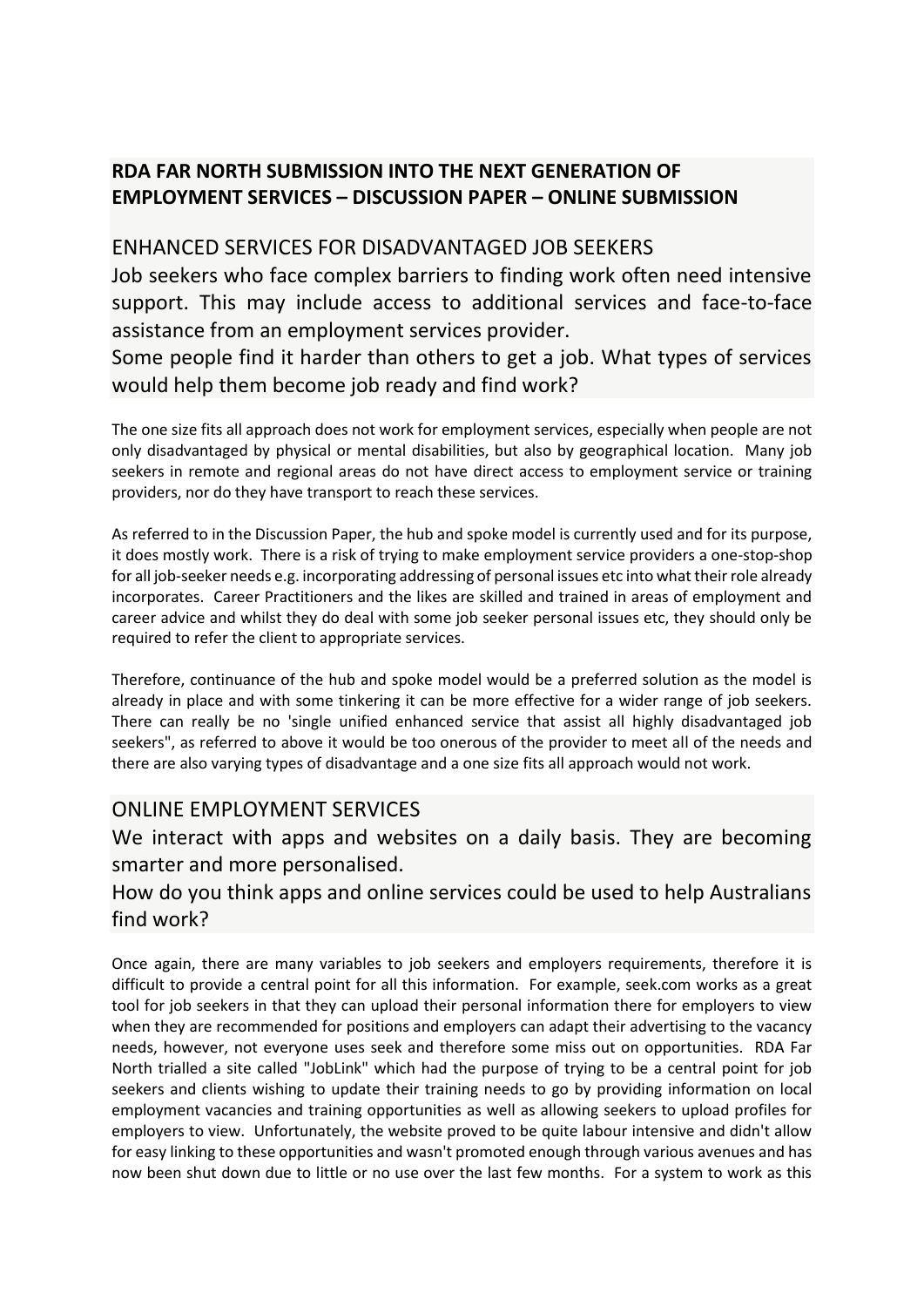one was designed to, it would need to be able to link to many different areas and therefore rely on those links to be current and not require updating to the website itself but rely on the linked sites to do their own updates.

People who are geographically disadvantaged can gain from online access to job seeker services, especially as they can't just hop in the car and travel for a face to face appointment most of the time. Any website also needs to bear in mind the data usage required for the site and needs to be low intensive data so that it doesn't use up a lot of job seekers own data on their various online plans. A central government app would be a good way to try and link with job seekers and employers and with other key providers or websites etc. as long as it is marketed in a way so it has key players on board and it easy to use and that employers also embrace the technology.

### MEETING THE NEEDS OF EMPLOYERS

Consistent feedback from employers is that they want employment services to be easy to use, matching suitable, job-ready candidates to employers' needs.

How can future employment services better meet the needs of employers?

For a central service to be suitable for the needs of employers if needs to have a "critical mass" of job seekers to choose from. Employers need to be specific in their needs so that they can find the right match for them. It is crucial before job seekers are considered for positions they need to be employable for that role e.g. they need to be ready to be employed and have all the employer requirements in place.

The Government needs to promote its available services to employers so that they know what assistance the can get. It isn't practical that the Govt can do this on their own, but may need to do so through their own referral agencies and organisations that are key to promoting and referring their services.

The job seekers needs also shouldn't end when they become employed and they may need ongoing mentoring in order to maintain their employment. If this is the case, wage incentives or subsidies would be helpful for both the employer and employee.

Employment service providers need to work closely with employers to gain a sound understanding of their needs so that they can find the best match they can and therefore employers needs to be open in their dealings with the providers as well as possibly being more patient and mindful of the timeline for the process.

Recent government programs such as the Job Accelerator Grant are a great way for employers and potential employees seek financial assistance to gain position. This fund was focussed on new positions only and offered some financial incentives for employers to take on new employees.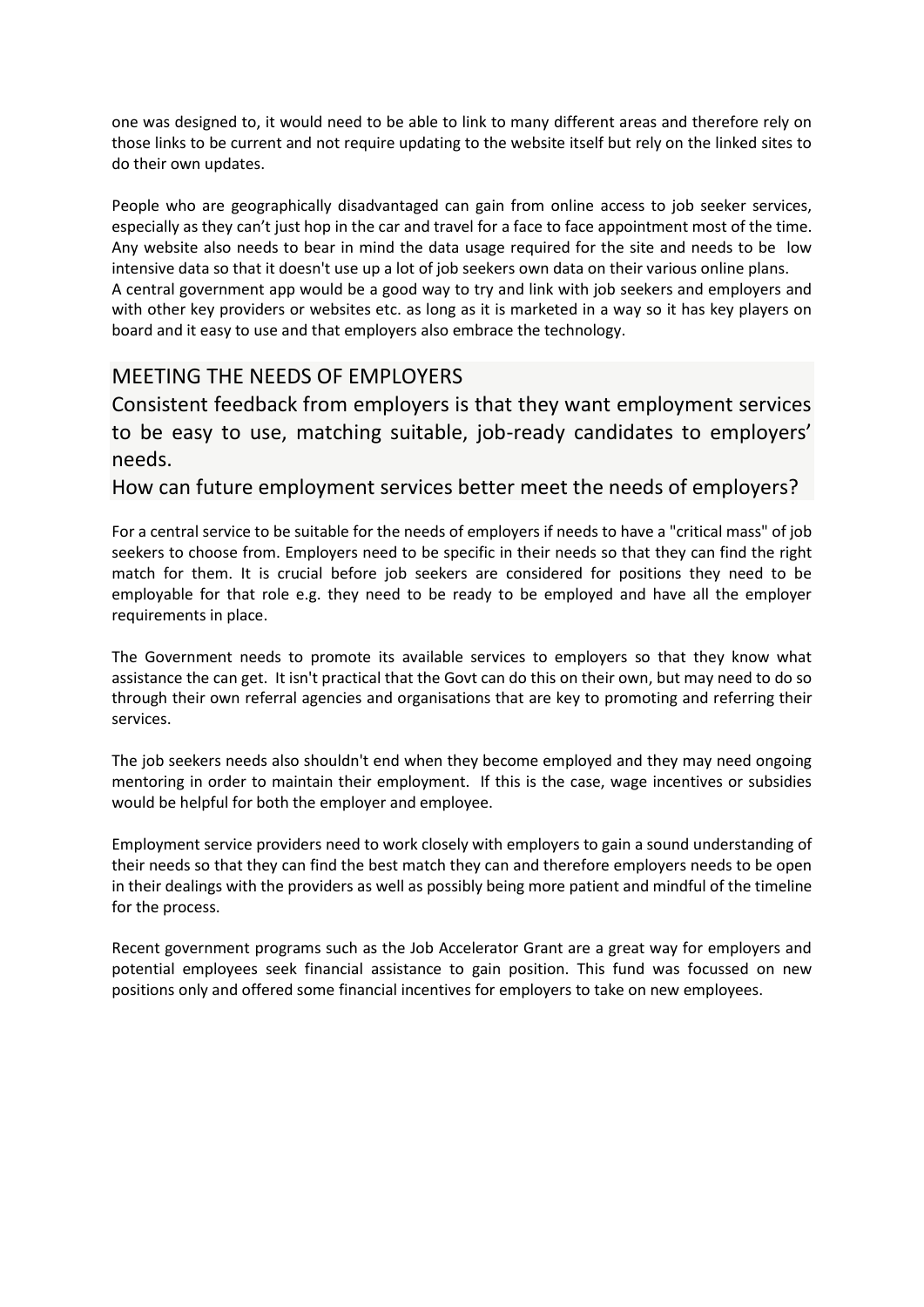### JOB SEEKER ASSESSMENT

A good understanding of a job seeker is key to targeting services that meet their needs. On the other hand, the assessment process should not be unnecessarily onerous.

Everyone has different work experience and skills – what's the best way to work out the type of training and support each person needs to find and keep a job?

Whilst Option 2 is a more in-depth process, it may be the preferred model as it will cover more areas of assessment and gives more options for those that have high assessments to move quicker to a 'final' stage and for those that require further assessment and assistance they can go down that longer path. For any success it is key that a job seeker understands the process and timelines associated with the process in that sometimes they think that the provider should find them a job straight away, but they need to be aware of the whole process and that is may take time to get to the end goal. One thing to note for both models is that Disability Employment Services is not necessarily the only referral point and there are other organisations out there that deal with other 'disadvantages' and these need to be highlighted in the model as well.

To assess a job seekers digital literacy a comprehensive online digital assessment needs to be carried out which includes scenarios from a workplace, for example.

The points-based system for activation for job seekers is a preferred model in that with the system were seekers need to reach a certain number per month, sometimes this meant wasting the seekers and potential employers time by simply dropping in resumes at places of business where no suitable vacancies actually exist. However, if the job seeker was awarded points not only for applying for jobs but also for searches, interviews etc it might provide more incentive for them to focus on what they really want to do and not doing it for the sake of reaching a number.

# REGIONAL AND LOCAL APPROACHES

Economic and labour market conditions vary across Australia. While some locations are performing well, others are not. International analysis shows strong connections between regional stakeholders can help communities to prepare for change and take advantage of local opportunities.

Locals are often best place to understand how jobs are changing in their area. How can they be engaged to help their communities get the skills they need to find and keep jobs?

RDA Far North works closely with the Department for Industry and Skills and facilitates, on a quarterly basis, the Far North Industry Leaders Group and the Far North Skills and Employment Network, however, funding for these cease as of the end of September 2018 with ideas for continuance beyond this date currently being investigated. The Industry Leaders Group is made up of leaders of the main regional industries and training industries such as Tafe who work to address skills and employment shortages as a higher level. The Skills and Employment Network provides an opportunity for jobs and